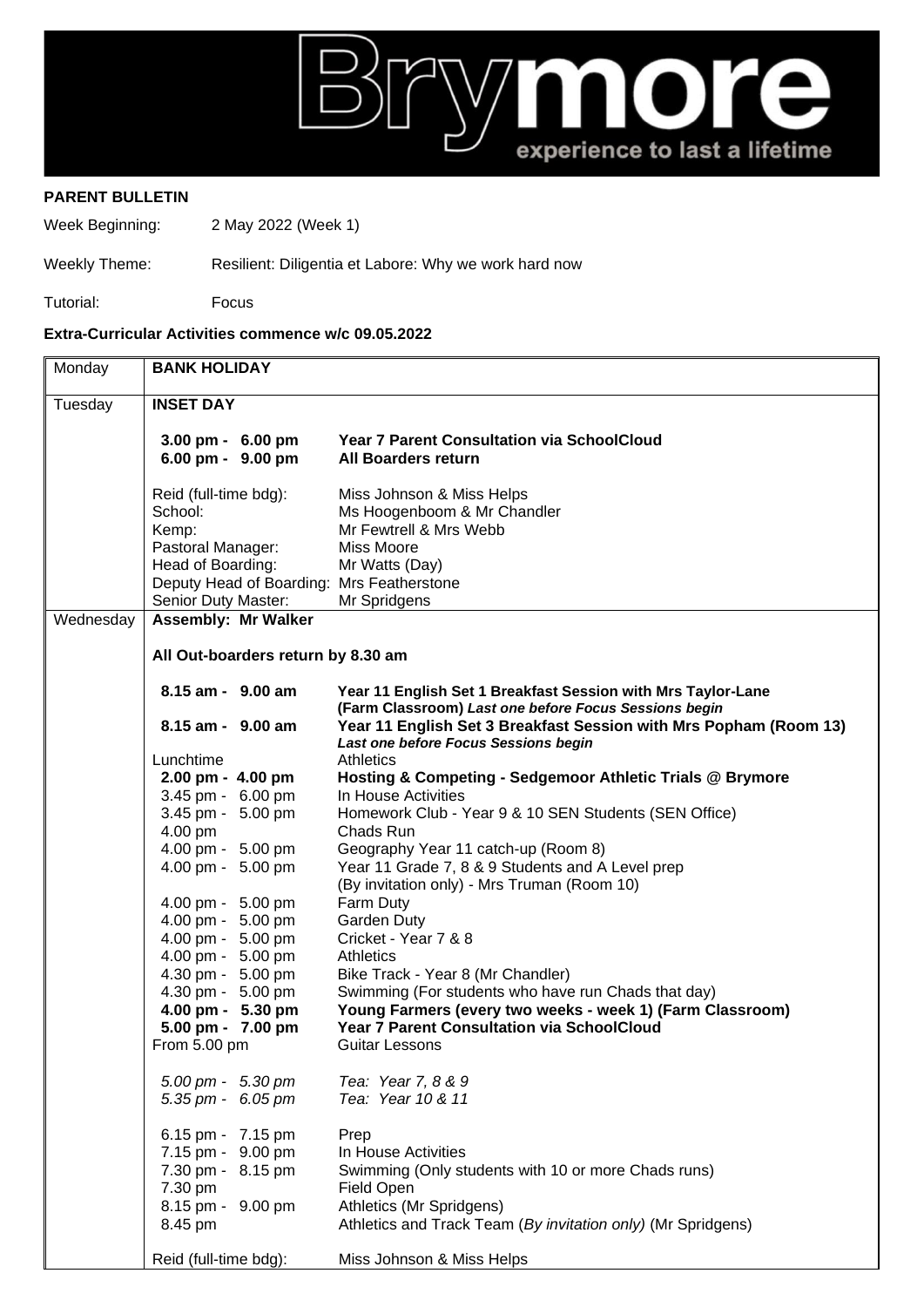|          | School:                                   | Ms Hoogenboom & Mr Chandler                                             |
|----------|-------------------------------------------|-------------------------------------------------------------------------|
|          | Kemp:                                     | Mr Fewtrell & Mrs Webb                                                  |
|          | Pastoral Manager:                         | Miss Moore                                                              |
|          | Head of Boarding:                         | Mr Watts                                                                |
|          | Deputy Head of Boarding: Mrs Featherstone |                                                                         |
|          | Senior Duty Master: Mr Spridgens          |                                                                         |
| Thursday |                                           | Assembly: Visit by Androulla Nicolau - Consent for all boys (Hall) TBC  |
|          |                                           |                                                                         |
|          | Lunchtime                                 | <b>Athletics</b>                                                        |
|          | 3.45 pm - 5.00 pm                         | Homework Club - Year 9 & 10 SEN Students (SEN Office)                   |
|          | 3.45 pm - 6.00 pm                         | In House Activities                                                     |
|          | 4.00 pm                                   | Chads Run                                                               |
|          | 4.00 pm - 4.45 pm                         | Year 7, 8 & 9 Maths Students Lead Learner (By invitation only) -        |
|          |                                           | Mrs Truman (Room 10)                                                    |
|          | 4.00 pm - 4.45 pm                         | Bike Track - Year 7 (Mrs Webb)                                          |
|          | 4.00 pm - 5.00 pm<br>4.00 pm - 5.00 pm    | Farm Duty<br>Garden Duty                                                |
|          | 4.00 pm - 5.00 pm                         | Cricket - Year 9 & 10                                                   |
|          | 4.00 pm - 5.00 pm                         | <b>Athletics</b>                                                        |
|          | 4.30 pm - 5.00 pm                         | Swimming (For students who have run Chads that day)                     |
|          |                                           |                                                                         |
|          | 5.00 pm - 5.30 pm                         | Tea: Year 7, 8 & 9                                                      |
|          | $5.35 \, \text{pm}$ - 6.05 pm             | Tea: Year 10 & 11                                                       |
|          |                                           |                                                                         |
|          | 6.10 pm - 7.15pm                          | Walk & Talk Maths - ALL YEAR 11 EXPECTED TO ATTEND (Hall)               |
|          |                                           | (Mr Ashton & Mrs Truman)                                                |
|          | 6.15 pm - 7.15 pm                         | Prep                                                                    |
|          | 7.15 pm - 9.00 pm                         | In House Activities                                                     |
|          | 7.30 pm - 8.15 pm                         | Swimming (Only students with 10 or more Chads runs)                     |
|          | 7.30 pm                                   | Field Open                                                              |
|          | 8.15 pm - 9.00 pm                         | Athletics (Mr Spridgens)                                                |
|          | 8.45 pm                                   | Athletics and Track Team (By invitation only) (Mr Spridgens)            |
|          | Reid (full-time bdg):                     | Miss Johnson & Miss Helps                                               |
|          | School:                                   | Ms Hoogenboom & Mr Chandler                                             |
|          | Kemp:                                     | Mr Fewtrell & Mrs Webb                                                  |
|          | Pastoral Manager:                         | Miss Moore                                                              |
|          | Duty Master:                              | Mr Ashton                                                               |
|          | Head of Boarding:                         | Mr Watts                                                                |
|          | Deputy Head of Boarding: Mrs Featherstone |                                                                         |
|          | Senior Duty Master:                       | Mr Spridgens                                                            |
| Friday   | Assembly: Mr Thomas                       |                                                                         |
|          |                                           |                                                                         |
|          | 8.15 am - 9.00 am                         | Year 11 English Set 2 Breakfast Session with Mrs Davis (Farm Classroom) |
|          | 8.30 am - 9.00 am                         | Year 11 Science (Higher Tier students) Breakfast Session with Mr Lines  |
|          |                                           | (Room 13)                                                               |
|          | 4.00 pm<br>4.00 pm - 5.00 pm              | Chads Run                                                               |
|          | 4.00 pm - 5.00 pm                         | Farm Duty<br>Garden Duty                                                |
|          | 4.00 pm - 5.00 pm                         | Cricket - Year 9 & 10                                                   |
|          | 4.00 pm - 5.00 pm                         | <b>Athletics</b>                                                        |
|          | 4.30 pm - 5.00 pm                         | Swimming (For students who have run Chads that day)                     |
|          |                                           |                                                                         |
|          | Reid (full-time bdg):                     | Mrs Featherstone & Miss Helps                                           |
|          | School:                                   | Ms Hoogenboom                                                           |
|          | Kemp:                                     | (am) Mr Fewtrell                                                        |
|          | Pastoral Manager:                         | Miss Moore                                                              |
|          | Head of Boarding:                         | Mr Watts                                                                |
|          | Deputy Head of Boarding:                  | <b>Mrs Featherstone</b>                                                 |
|          | Senior Duty Master:                       | Mr Spridgens                                                            |
| Saturday | 3.00 pm                                   | Chads Run                                                               |
|          | 6.15 pm - 8.45 pm                         | Timewarp Arcade, Bridgwater - £7.50 (Miss Helps)                        |
|          |                                           | Miss Johnson                                                            |
|          | Reid (full-time bdg):<br>Weekend Support: | Mr Fewtrell                                                             |
|          | Senior Duty Master:                       | Mr Spridgens                                                            |
|          | Matron:                                   | <b>Matron Phillips</b>                                                  |
|          |                                           |                                                                         |